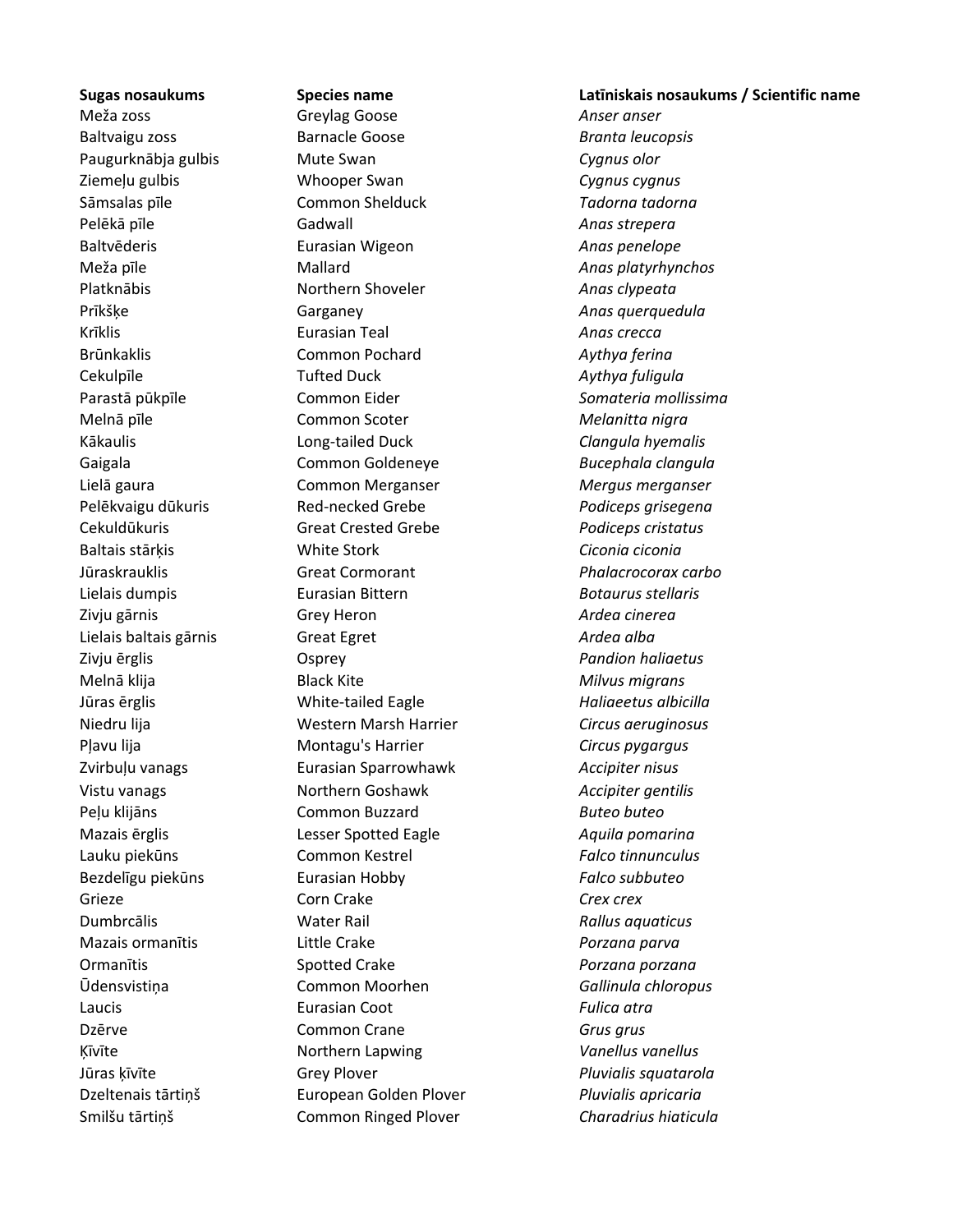Upes tārtiņš Little Ringed Plover *Charadrius dubius* Jūras žagata Eurasian Oystercatcher *Haematopus ostralegus* Meža tilbīte Green Sandpiper *Tringa ochropus* Lielā tilbīte Common Greenshank *Tringa nebularia* Purva tilbīte Wood Sandpiper *Tringa glareola* Lietuvainis Whimbrel *Numenius phaeopus* Kuitala Eurasian Curlew *Numenius arquata* Akmeņtārtiņš Ruddy Turnstone *Arenaria interpres* Parastais šņibītis Dunlin *Calidris alpina* Mērkaziņa Common Snipe *Gallinago gallinago* Sloka Eurasian Woodcock *Scolopax rusticola* Lielais ķīris Black-headed Gull *Chroicocephalus ridibundus* Mazais ķīris Little Gull *Hydrocoloeus minutus* Kajaks **Mew Gull Call Larus canus** *Larus canus* Sudrabkaija (European) Herring Gull *Larus argentatus* Reņģu kaija Lesser Black-backed Gull *Larus fuscus* Melnspārnu kaija Great Black-backed Gull *Larus marinus* Mazais zīriņš Little Tern *Sternula albifrons* Lielais zīriņš Caspian Tern *Hydroprogne caspia* Melnais zīriņš Black Tern *Chlidonias niger* Upes zīriņš Common Tern *Sterna hirundo* Jūras zīriņš Arctic Tern *Sterna paradisaea* Cekulzīriņš Sandwich Tern *Thalasseus sandvicensis* Mājas balodis Common Pigeon *Columba livia (domestica)* Meža balodis Stock Dove *Columba oenas* Lauku balodis Common Wood Pigeon *Columba palumbus* Parastā ūbele European Turtle Dove *Streptopelia turtur* Gredzenūbele Eurasian Collared Dove *Streptopelia decaocto* Dzeguze Common Cuckoo *Cuculus canorus* Apodziņš Eurasian Pygmy Owl *Glaucidium passerinum* Meža pūce Tawny Owl *Strix aluco* Bikšainais apogs Boreal Owl *Aegolius funereus* Vakarlēpis European Nightjar *Caprimulgus europaeus* Svīre Common Swift *Apus apus* Zivju dzenītis Common Kingfisher *Alcedo atthis* Tītiņš Eurasian Wryneck *Jynx torquilla* Baltmugurdzenis White-backed Woodpecker *Dendrocopos leucotos* Dižraibais dzenis Great Spotted Woodpecker *Dendrocopos major* Melnā dzilna Black Woodpecker *Dryocopus martius* Brūnā čakste Red-backed Shrike *Lanius collurio* Sīlis Eurasian Jay *Garrulus glandarius* Žagata Eurasian Magpie *Pica pica* Kovārnis Western Jackdaw *Corvus monedula* Krauķis Rook *Corvus frugilegus* Pelēkā vārna Hooded Crow *Corvus cornix* Krauklis Northern Raven *Corvus corax* Cekulainais cīrulis Crested Lark *Galerida cristata*

Lauku cīrulis Eurasian Skylark *Alauda arvensis*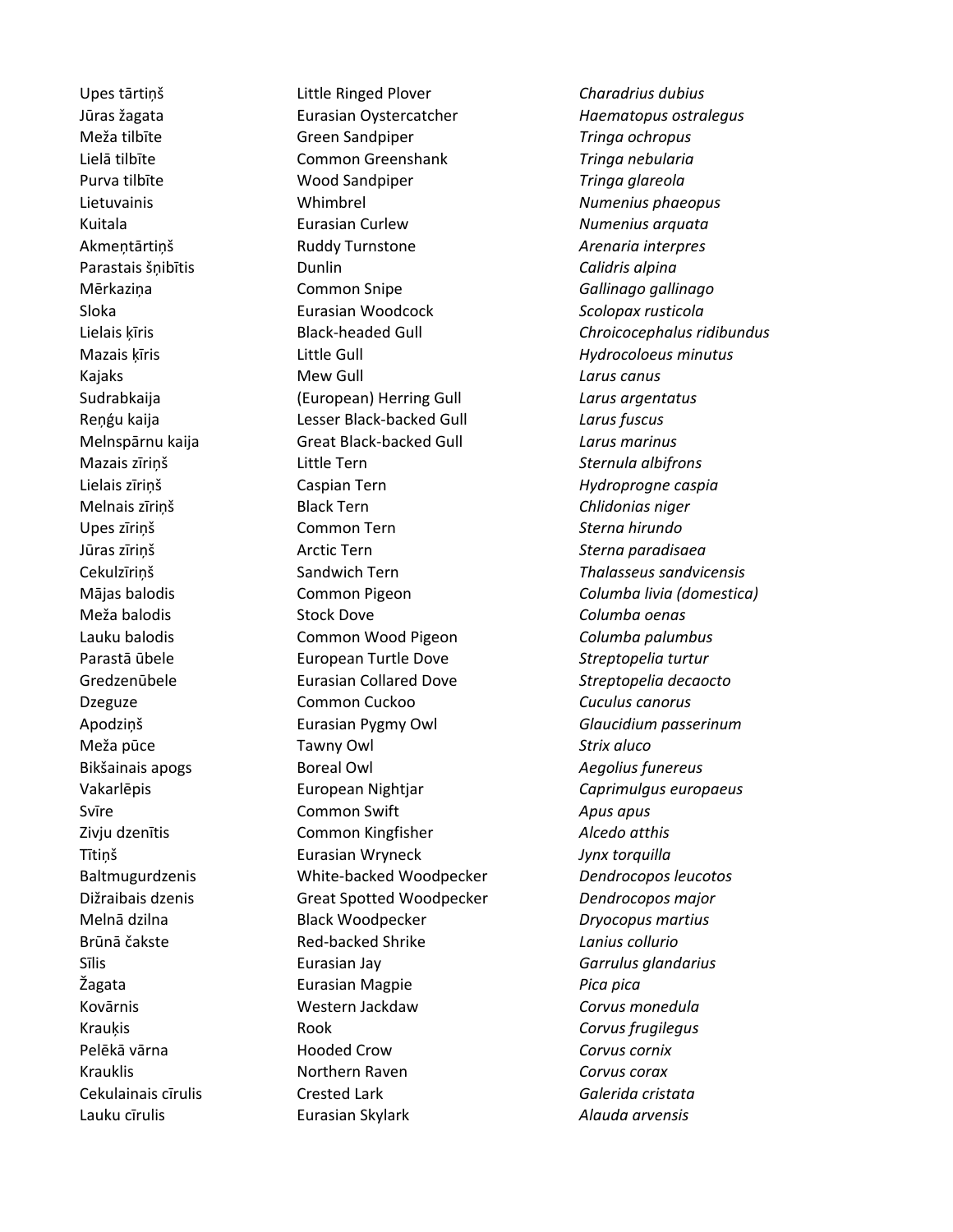Stepes čipste Tawny Pipit *Anthus campestris*

Sila cīrulis Woodlark *Lullula arborea* Krastu čurkste Sand Martin *Riparia riparia* Bezdelīga Barn Swallow *Hirundo rustica* Mājas čurkste Common House Martin *Delichon urbicum* Purva zīlīte Marsh Tit *Poecile palustris* Meža zīlīte Coal Tit *Periparus ater* Cekulzīlīte European Crested Tit *Lophophanes cristatus* Lielā zīlīte Great Tit *Parus major* Zilzīlīte Eurasian Blue Tit *Cyanistes caeruleus* Somzīlīte Eurasian Penduline *Remiz pendulinus* Mizložņa Eurasian Treecreeper *Certhia familiaris* Paceplītis Eurasian Wren *Troglodytes troglodytes* Zeltgalvītis Common Goldcrest *Regulus regulus* Vītītis Willow Warbler *Phylloscopus trochilus* Čuņčiņš Common Chiffchaff *Phylloscopus collybita* Svirlītis Wood Warbler *Phylloscopus sibilatrix* Zaļais ķauķītis Greenish Warbler *Phylloscopus trochiloides* Iedzeltenais ķauķis Icterine Warbler *Hippolais icterina* Ceru ķauķis Sedge Warbler *Acrocephalus schoenobaenus* Ezera ķauķis Eurasian Reed Warbler *Acrocephalus scirpaceus* Purva ķauķis Marsh Warbler *Acrocephalus palustris* Niedru strazds Great Reed Warbler *Acrocephalus arundinaceus* Kārklu ķauķis Common Grasshopper Warbler *Locustella naevia* Upes ķauķis River Warbler *Locustella fluviatilis* Seivi ķauķis Savi's Warbler *Locustella luscinioides* Melngalvas ķauķis Eurasian Blackcap *Sylvia atricapilla* Dārza ķauķis Garden Warbler *Sylvia borin* Brūnspārnu ķauķis Common Whitethroat *Sylvia communis* Gaišais ķauķis Lesser Whitethroat *Sylvia curruca* Pelēkais mušķērājs Spotted Flycatcher *Muscicapa striata* Melnais mušķērājs European Pied Flycatcher *Ficedula hypoleuca* Mazais mušķērājs Red-breasted Flycatcher *Ficedula parva* Sarkanrīklīte European Robin *Erithacus rubecula* Lakstīgala Thrush Nightingale *Luscinia luscinia* Melnais erickiņš Black Redstart *Phoenicurus ochruros* Erickiņš Common Redstart *Phoenicurus phoenicurus* Akmeņčakstīte Northern Wheatear *Oenanthe oenanthe* Lukstu čakstīte Whinchat *Saxicola rubetra* Melnais meža strazds Common Blackbird *Turdus merula* Pelēkais strazds Fieldfare *Turdus pilaris* Plukšķis Redwing *Turdus iliacus* Dziedātājstrazds Song Thrush *Turdus philomelos* Sila strazds Mistle Thrush *Turdus viscivorus* Mājas strazds Common Starling *Sturnus vulgaris* Peļkājīte Hedge Accentor (Dunnock) *Prunella modularis* Dzeltenā cielava **Motacil** Vellow Wagtail (Blue-headed Wagtail) Motacilla flava Baltā cielava White Wagtail *Motacilla alba*